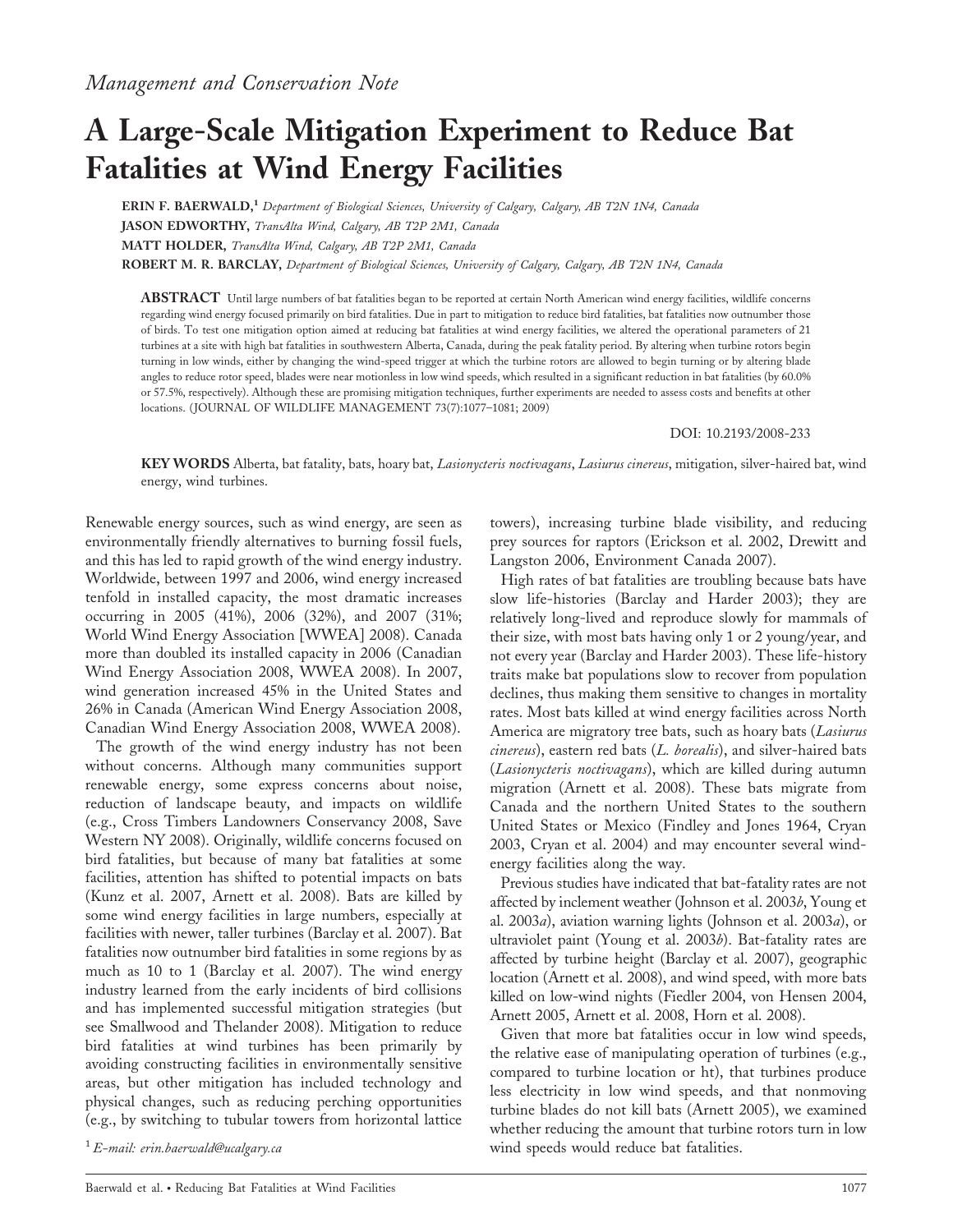# STUDY AREA

We conducted a mitigation experiment at a wind energy installation in southwestern Alberta, Canada. The 2,023-ha facility was located approximately 40 km east of the Rocky Mountains (49°35'04"N, 113°47'48"W). The site contained 39 Vestas V80 turbines (Vestas Wind Systems A/S, Randers, Denmark), each with a rated capacity of 1.8 megawatts (MW). The 80-m-diameter rotors were on top of 65-m towers. Turbines were arranged in 8 rows running northwest to southeast. Thirty-one of the turbines were situated in cultivated, mixed agriculture and 8 turbines were in seeded pasture. Height of vegetation, percent ground cover, and time of crop harvest varied among turbines and years, but during the experimental period in 2007, vegetation height varied between 0 m and 0.5 m, percent ground cover varied from 0% to 65%, and all crops were harvested by 7 August.

Bat-fatality rates at this wind energy installation were relatively high, with a corrected fatality rate of 21.70 bats/ turbine (12.06 bats/MW) in 2005 and 26.31 bats/turbine (14.62 bats/MW) in 2006 (Brown and Hamilton 2006, Baerwald 2008). Of these fatalities, 54.5% were hoary bats (2005,  $n = 244$ ; 2006,  $n = 383$ ) and 42.0% were silverhaired bats (2005,  $n = 272$ ; 2006,  $n = 211$ ; Brown and Hamilton 2006, Baerwald 2008).

# METHODS

We conducted our study during the peak period of migration by hoary and silver-haired bats, from 15 July to 30 September, 2006 and 2007. Turbine operation was not altered in 2006. We searched 10 randomly chosen turbines every day as part of another study. For the mitigation experiment, we searched the remaining 29 turbines once per week. To locate bat carcasses, one searcher held the end of a 45-m rope attached to the base of a turbine, and another searcher held the end of a 7-m rope attached to the first searcher. Starting with the ropes fully extended (i.e., to 52 m from the turbine base) both searchers walked around the base of the turbine. The rope shortened by 14 m with each rotation thereby creating 2 spiral transects 7 m apart. Given the flat terrain and short vegetation, this proved to be the simplest and most effective search method, with the entire area between transect lines searched. For each carcass found, we recorded species, age, and sex (where possible).

The normal operation of the Vestas V80 turbines involves a cut-in speed of 4 m/second, which means that the turbine begins to generate electricity when wind speed reaches 4 m/ second. Below that wind speed, the turbine rotor rotates at a slow rate that increases with wind speed until the rotor is turning at a rate required to trigger the generator rotation (Fig. 1), coinciding with a wind speed of 4 m/second. From 1 August to 7 September 2007, the period with the highest wind-turbine–related bat-fatality rates, the owner of the facility altered operation of 21 randomly chosen turbines in one of 2 ways. For 15 experimental rotor start-up speed turbines, the rotor start-up wind speed was increased to 5.5 m/second, meaning that turbines were idle and motionless during low wind speeds (Fig. 1). We chose the experimental



Figure 1. Schematic of the relationship between wind speed (m/sec) and turbine rotor-speed (revolutions/min) for the 3 turbine operations we used to examine whether reducing the amount that turbine rotors turn in low wind speeds would reduce bat fatalities in Alberta, Canada, 2006–2007. Solid line represents operation of control turbines with a 4 m/second cut-in speed and normal idle operation at low wind speeds. Dashed line indicates operation of turbines under the adjusted idle protocol in which blade angles were adjusted to reduce rotor speed in low wind speed. Dotted line indicates operation of turbines with increased rotor start-up speed of 5.5 m/second.

rotor start-up speed based on previous studies relating bat activity or fatality to wind speed (Fiedler 2004, Arnett 2005, Arnett et al. 2008, Horn et al. 2008) and discussions with the wind facility owners and operators. At another 6 experimental idling turbines, using a low-speed idle strategy, operations of the turbines were manipulated to change the pitch angle of the blades and lower the generator speed required to start energy production, which caused turbines to be motionless in low wind speeds, similar to the other experimental treatment (Fig. 1), but with different implications for turbine operations. Both experimental protocols had the effect of reducing the time blades were rotating at low wind speeds.

To select the experimental turbines, we stratified the wind farm into 4 quadrants (NE, NW, SE, and SW) and randomly selected a set number of turbines within each quadrant. We continued to search these turbines once per week and compared fatalities to those at 8 unaltered control turbines, also searched weekly. To ensure that there was no inherent difference in bat-fatality rates between the experimental and control turbines, we compared bat-fatality rates at control versus experimental turbines in 2006 (when no experiment was done) over the same time period as that used for the experiment in 2007.

To determine effectiveness of the mitigation, we compared bat-fatality rates during the experiment at the experimental and control turbines using a one-way analysis of variance (ANOVA) and a Tukey's test. We assessed effectiveness of the mitigation by species using Kruskal–Wallis and Wilcoxon tests because we could not normalize the data. To correct fatality rates per turbine for searcher efficiency and scavenger removal, we conducted searcher efficiency and scavenger removal experiments (details in Baerwald 2008) and corrected fatality rates using the following equation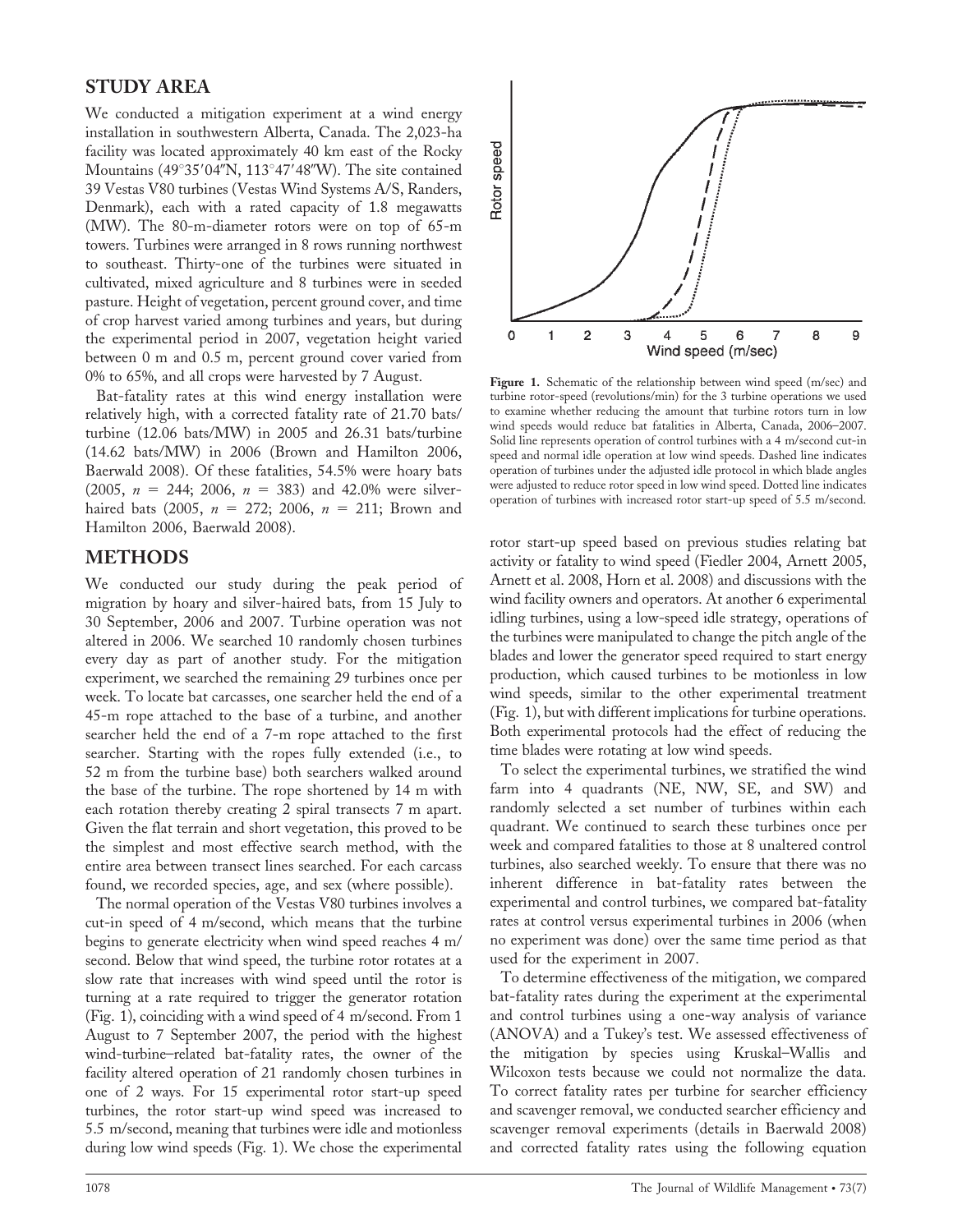(Baerwald 2008):

$$
F_e\!=\!\left[\!\frac{(C/S_e)}{\left(\sum_{I}^{i=1}R_i\!\right]}+\!\left\{\left[\frac{C}{S_e}-C\right]\!-\!S_e\!\left[\left(\frac{C}{S_e}-C\right)\!R_i\right]\right\}
$$

where  $F_e$  = estimated fatalities,  $C$  = number of carcasses found,  $S_e$  = searcher efficiency,  $R_i$  = percent of carcasses remaining by the ith day following initiation of a scavenger removal trial (Smallwood 2007), and  $I =$  search interval (in days). We performed all statistical analyses with JMP 7.0.1 (SAS Institute, Cary, NC) and present means  $\pm$  standard error.

## RESULTS

In 2006, during the same period that the experiment was run in 2007 (i.e., 1 Aug–7 Sep), there was no difference in corrected bat-fatality rates between turbines later selected as experimental or control (control =  $24.1 \pm 4.8$  bats/turbine, experimental rotor start-up speed =  $23.4 \pm 3.5$  bats/ turbine, experimental idling = 19.6  $\pm$  5.6 bats/turbine; ANOVA,  $F_{2, 26} = 0.21$ ,  $P = 0.81$ ). In 2007, during the experimental period, both sets of experimental turbines killed fewer bats than did control turbines (control = 19.0  $\pm$ 2.7, experimental rotor start-up speed =  $7.6 \pm 2.0$  bats/ turbine, experimental idling 8.1  $\pm$  3.1; ANOVA,  $F_{2, 26}$  = 6.34,  $P = 0.006$ ). There was no difference between the 2 experimental treatments (Tukey's test,  $P > 0.05$ ).

Although corrected fatality rates for each species of migratory bat were reduced by between 50% and 70% at experimental turbines, these were not quite statistically significant when we analyzed the 3 treatments (hoary bat, control =  $11.7 \pm 2.8$  bats/turbine, experimental rotor startup speed = 4.6  $\pm$  1.3 bats/turbine, experimental idling = 6.1  $\pm$  1.7 bats/turbine; Kruskal–Wallis test,  $\chi^2{}_{2} = 5.07, P =$ 0.08; silver-haired bat, control =  $5.6 \pm 1.7$  bats/turbine, experimental rotor start-up speed =  $2.3 \pm 0.6$  bats/turbine, experimental idling =  $1.7 \pm 1.0$  bats/turbine; Kruskal– Wallis test,  $\chi^2_{2} = 4.56$ ,  $P = 0.10$ ). However, when we combined the 2 experimental treatments and compared them to controls, experimental turbines had lower fatality rates for each species (hoary bat, control =  $11.7 \pm 2.8$  bats/ turbine, experimental =  $5.0 \pm 1.0$  bats/turbine; Wilcoxon test,  $\chi^2_{1}$  = 4.4, *P* < 0.05; silver-haired bat, control = 5.6  $\pm$ 1.7 bats/turbine, experimental = 2.1  $\pm$  0.5 bats/turbine;  $\chi^2$ <sub>1</sub>  $= 4.2, P < 0.05$ ).

From sunset to sunrise during the experiment, if the operational parameters of the experimental rotor start-up turbines had been unaltered, they would not have produced electricity an average of 29% of the time, based on wind speeds measured at each turbine. However, by changing the rotor start-up speed, these experimental turbines did not produce electricity an average of 59% of the experimental period at night, based on recorded wind speeds, which represents a decrease in operational hours of 42.3% during the experiment. The change in operation of the low-speed idle experimental turbines did not influence the proportion of time they generated electricity.

## DISCUSSION

The 2 experimental changes we instituted to the operation of wind turbines had a similar effect on their operation at low wind speeds and, thus, as we predicted, on bat fatalities. However, the effect of changes in operation was different in terms of costs.

By increasing the rotor start-up wind speed at some turbines, we reduced the amount of time these turbines likely produced electricity by an average of 42.3%. However, the cost of this change in terms of electricity and revenue generation was not as great as originally anticipated, due to a combination of market prices at the time and the fact that electricity is generated especially at higher winds speeds, above the experimental rotor start-up speed of 5.5 m/ second. It is estimated that over the 1-month experiment, total revenue lost from the 15 turbines with increased rotor start-up speed was between \$3,000 and \$4,000 (Canadian currency). Due to technology limitations of the V80 turbines, rotor start-up speed had to be altered for the entire duration of the study, 24 hours a day, not just at night when bats fly. If operational parameters could have been changed only when bats were active at night, then costs would have been even less. Costs could be further reduced if there are correlations between weather variables (other than wind speed) and fatality risk, and operation can be altered only during high-risk conditions. Conversely, if the market or contract prices were higher during this time, if the wind regime was more influenced by lower wind speeds, or if reduced electricity production violated contract terms, then costs would have been greater.

Typically, wind speeds in southwestern Alberta are lowest in the late summer and early autumn (ABB Electric Systems Consulting 2004), which coincides with the timing of autumn migration of hoary and silver-haired bats and high fatality rates in our study area. Bat migration may not coincide with periods of low wind speeds and electrical generation at sites with high bat-fatality rates in other areas of North America. Thus, altering turbine operation at low wind speeds may be more costly or less beneficial. Additional studies at sites encompassing an array of landscapes, environmental variables, and species need to be performed to determine general effectiveness of this mitigation technique.

The change in wind turbine operation to change the pitch angle of the blades and lower the required generator speed for electricity production had the same effect on bat fatalities as did increasing rotor start-up wind speed. However, there was only a small reduction in electricity and revenue generation compared to normal operation. This change in operation was instituted as a means of reducing wear and tear on the rotor and generator and may, thus, have the dual benefit of reducing bat fatalities and maintenance costs while only marginally affecting electricity and revenue generation.

It is not clear why bat activity and fatalities at wind turbines are lower in high wind speeds. It may be that migration is less efficient in high wind speeds and, thus, migratory movement by these species is reduced. It is also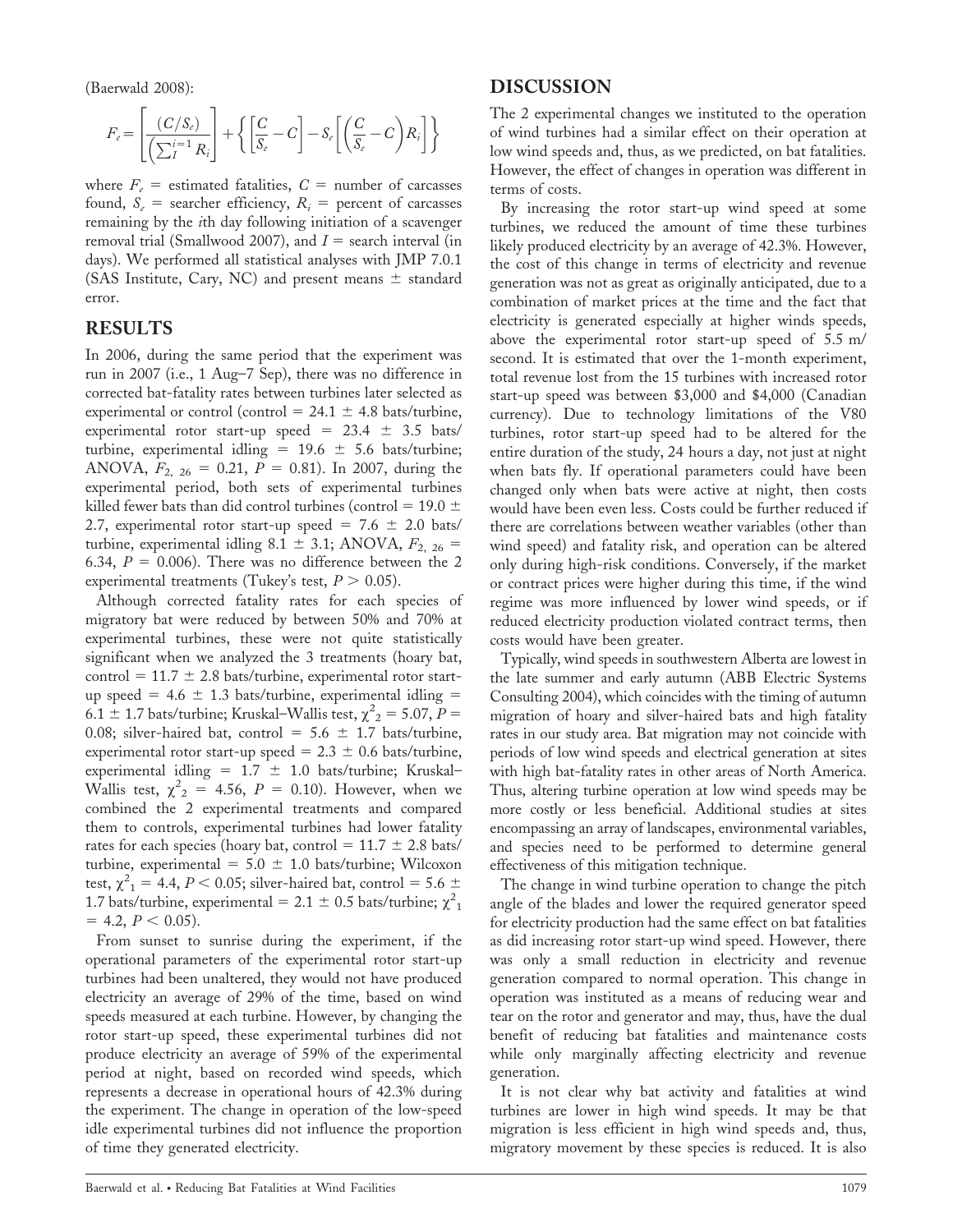possible that migration continues, but individuals fly at higher altitudes and are thus not detectable and not within the blade-swept area of wind turbines. In either case, if the pattern is consistent across different landscapes and geographic locations, mitigation through the low-speed idle strategy or changing rotor start-up speed may be generally effective.

#### Management Implications

Although we reduced bat fatalities at a high-fatality site, it was an initial experiment. Further experiments should be performed at other rotor start-up speeds and low-wind idling strategies to determine how these parameter changes influence fatality rate and cost-effectiveness of this form of mitigation. Our experiment reduced hoary and silver-haired bat fatalities, but studies need to be performed at sites where there are high fatality rates of other species, such as eastern red bats, eastern pipistrelles (Perimyotis subflavus; Arnett 2005) and Mexican free-tailed bats (Tadarida brasiliensis; Piorkowski 2006). Because different makes and models of wind turbines operate differently in terms of rotor start-up speed and idling in low winds, experiments should also be performed using sites with different types of turbines. Compared to relocating turbines with high bat-fatality rates or replacing tall turbines with shorter ones, altering the operational parameters of wind turbines has the potential to be an effective way to reduce bat fatalities. Additional studies at sites encompassing a range of environmental variables, relationships between weather and fatalities, bat species composition, and size and make of turbines, need to be performed to determine the general effectiveness of this mitigation technique.

#### Acknowledgments

We thank C. Brechtel, J. Bonertz, J. Carpenter, R. Dzenkiw, K. Jonasson, B. Klug, B. McKnight, and G. Michaiel for assistance in the field. We are especially grateful to TransAlta Wind for hosting our experiment. Logistical support was provided by T. Kwas, B. Brown, M. Hopkins, M. Valgardson, and D. Willms of TransAlta Wind. M. Valgardson and 2 anonymous reviewers provided comments that improved the manuscript. Funding for the overall research project was provided by grants from the Natural Sciences and Engineering Research Council of Canada, TransAlta Wind, Enmax, Suncor, Alberta Wind Energy Corp., Bat Conservation International, the North American Bat Conservation Partnership, and the Alberta Conservation Association. Funding for this experiment was provided by TransAlta Wind.

## LITERATURE CITED

- ABB Electric Systems Consulting. 2004. Integration of wind energy into the Alberta electric system – stage 4: operations impact. Report no. 2003- 10803-2.R03.4. Alberta Electric Systems Operator, Raleigh, North Carolina, USA.
- American Wind Energy Association. 2008. GWEC global market release. <http://www.awea.org/newsroom/pdf/GWEC\_Global\_Market\_Release\_ 0208.pdf>. Accessed 21 Apr 2008.
- Arnett, E. B., technical editor. 2005. Relationships between bats and wind turbines in Pennsylvania and West Virginia: an assessment of bat fatality

search protocols, patterns of fatality, and behavioral interactions with wind turbines. A final report submitted to the Bats and Wind Energy Cooperative. Bat Conservation International, Austin, Texas, USA.

- Arnett, E. B., K. Brown, W. P. Erickson, J. Fiedler, T. H. Henry, G. D. Johnson, J. Kerns, R. R. Kolford, C. P. Nicholson, T. O'Connell, M. Piorkowski, and J. R. Tankersly. 2008. Patterns of fatality of bats at wind energy facilities in North America. Journal of Wildlife Management 72:61–78.
- Baerwald, E. F. 2008. Variation in the activity and fatality of migratory bats at wind energy facilities in southern Alberta: causes and consequences. Thesis, University of Calgary, Alberta, Canada.
- Barclay, R. M. R., E. F. Baerwald, and J. C. Gruver. 2007. Variation in bat and bird fatalities at wind energy facilities: assessing the effects of rotor size and tower height. Canadian Journal of Zoology 85:381–387.
- Barclay, R. M. R., and L. D. Harder. 2003. Life histories of bats: life in the slow lane. Pages 209-253 in T. H. Kunz and M. B. Fenton, editors. Bat ecology. University of Chicago Press, Chicago, Illinois, USA.
- Brown, W. K., and B. L. Hamilton. 2006. Monitoring of bird and bat collisions with wind turbines at the Summerview Wind Power Project, Alberta, 2005–2006. Vision Quest Windelectric, Calgary, Alberta, Canada.
- Canadian Wind Energy Association. 2008. Wind energy sets global growth record in 2007. <http://www.canwea.ca/media/release/release\_e. php?newsId=4>. Accessed 21 Apr 2008.
- Cross Timbers Landowners Conservancy. 2008. CTLC home page. <http://www.stopwindturbines.com/>. Accessed 21 Apr 2008.
- Cryan, P. M. 2003. Seasonal distribution of migratory tree bats (Lasiurus and Lasionycteris) in North America. Journal of Mammalogy 84:579–593.
- Cryan, P. M., M. A. Bogan, R. O. Rye, G. P. Landis, and C. L. Kester. 2004. Stable hydrogen isotope analysis of bat hair as evidence for seasonal molt and long-distance migration. Journal of Mammalogy 85:995–1001.
- Drewitt, A. L., and R. H. W. Langston. 2006. Assessing the impacts of wind farms on birds. Ibis 148:29–42.
- Environment Canada. 2007. Wind turbines and birds: a guidance document for environmental assessment. Environment Canada and Canadian Wildlife Service, Gatineau, Quebec, Canada.
- Erickson, W. P., G. D. Johnson, D. Young, D. Strickland, R. Good, M. Bourassa, K. Bay, and K. Sernka. 2002. Synthesis and comparison of baseline avian and bat use, raptor nesting and mortality information from proposed and existing wind developments. Bonneville Power Administration, Portland, Oregon, USA.
- Fiedler, J. K. 2004. Assessment of bat mortality and activity at Buffalo Mountain Windfarm, Eastern Tennessee. Thesis, University of Tennessee, Knoxville, USA.
- Findley, J. S., and C. Jones. 1964. Seasonal distribution of the hoary bat. Journal of Mammalogy 45:461–470.
- Horn, J. W., E. B. Arnett, and T. H. Kunz. 2008. Behavioral responses of bats to operating wind turbines. Journal of Wildlife Management 72:123– 132.
- Johnson, G. D., W. P. Erickson, M. D. Strickland, M. F. Shepherd, D. A. Shepherd, and S. A. Sarappo. 2003a. Mortality of bats at a large-scale wind power development at Buffalo Ridge, Minnesota. American Midland Naturalist 150:332–342.
- Johnson, G. D., W. Erickson, J. White, and R. McKinney. 2003b. Avian and bat mortality during the first year of operation at the Klondike Phase I Wind Project, Sherman County, Oregon. Northwestern Wind Power, Goldendale, Washington, USA.
- Kunz, T. H., E. B. Arnett, W. P. Erickson, A. R. Hoar, G. D. Johnson, R. P. Larkin, M. D. Strickland, R. W. Thresher, and M. D. Tuttle. 2007. Ecological impacts of wind energy development on bats: questions, research needs, and hypotheses. Frontiers in Ecology and the Environment 5:315–324.
- Piorkowski, M. D. 2006. Breeding bird habitat use and turbine collisions of birds and bats located at a wind farm in Oklahoma mixed-grass prairie. Thesis, Oklahoma State University, Stillwater, USA.
- Save Western NY. 2008. Save Western New York. <http://www. savewesternny.org/index.html>. Accessed 21 Apr 2008.
- Smallwood, K. S. 2007. Estimating wind turbine–caused bird mortality. Journal of Wildlife Management 71:2781–2791.
- Smallwood, K. S., and C. Thelander. 2008. Bird mortality in the Altamont Pass Wind Resource Area, California. Journal of Wildlife Management 72:215–223.